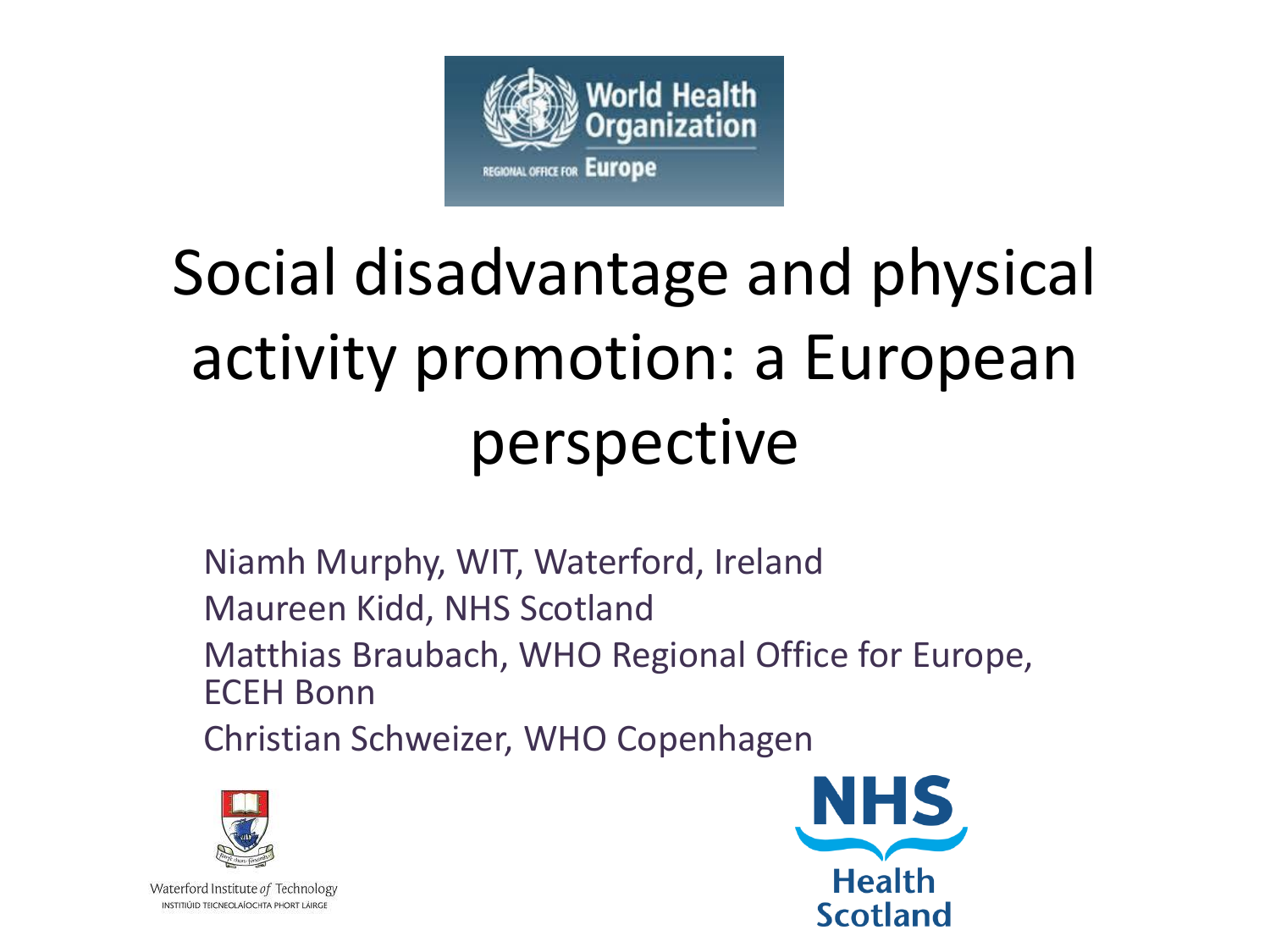Physical inactivity is a leading risk factor for health in Europe, associated with nearly 1 million deaths/year



Source: Global Health Risks.. Geneva, World Health Organization, 2009 (http://www.who.int/healthinfo/global\_burden\_disease/global\_health\_risks/en/index.html[/](http://www.who.int/whr/2002/en/)).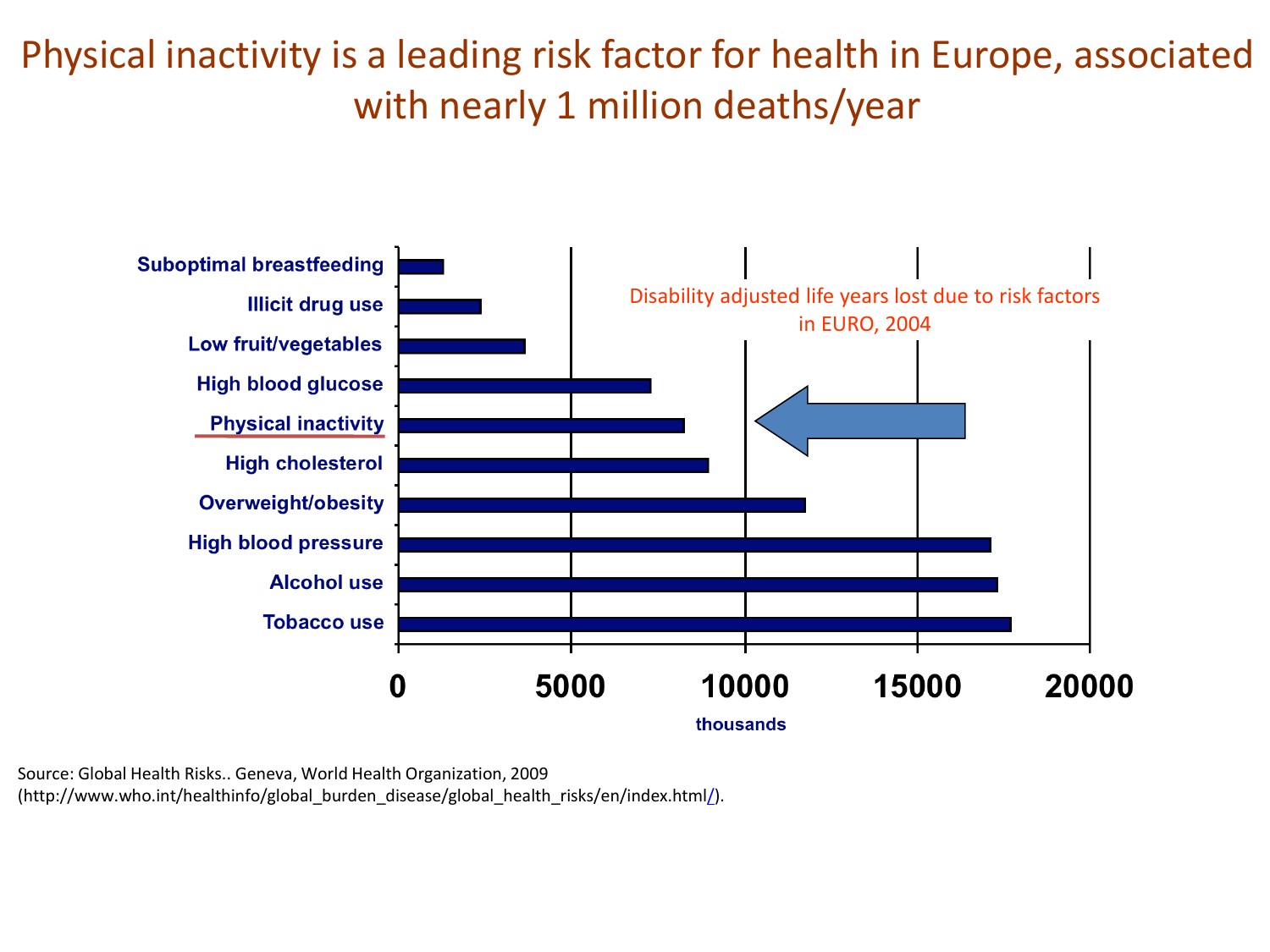**PHAN: Physical activity networking (Feb 2010-October 2012)**

- Co-funded by the European Union (Health programme) and supported by the Health Enhancing Physical Activity (HEPA) Europe network.
- One work package on guidance on physical activity promotion in socially disadvantaged groups, with a focus on healthy environments

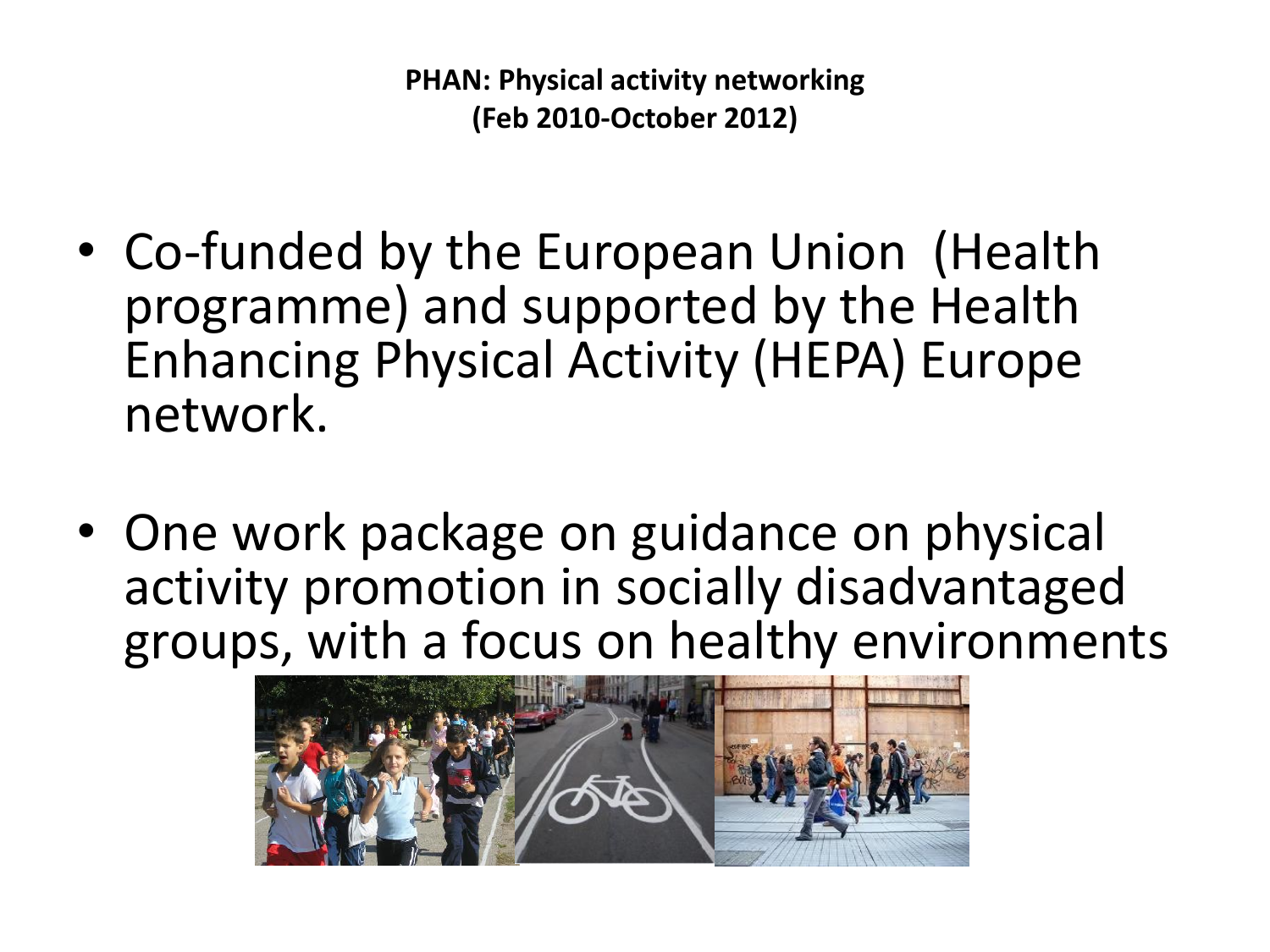- Share what we know
- Reach consensus on EU guidance for PA promotion in socially disadvantaged groups
- Review of evidence, of practice, of policy
- A broad definition of "social disadvantage"

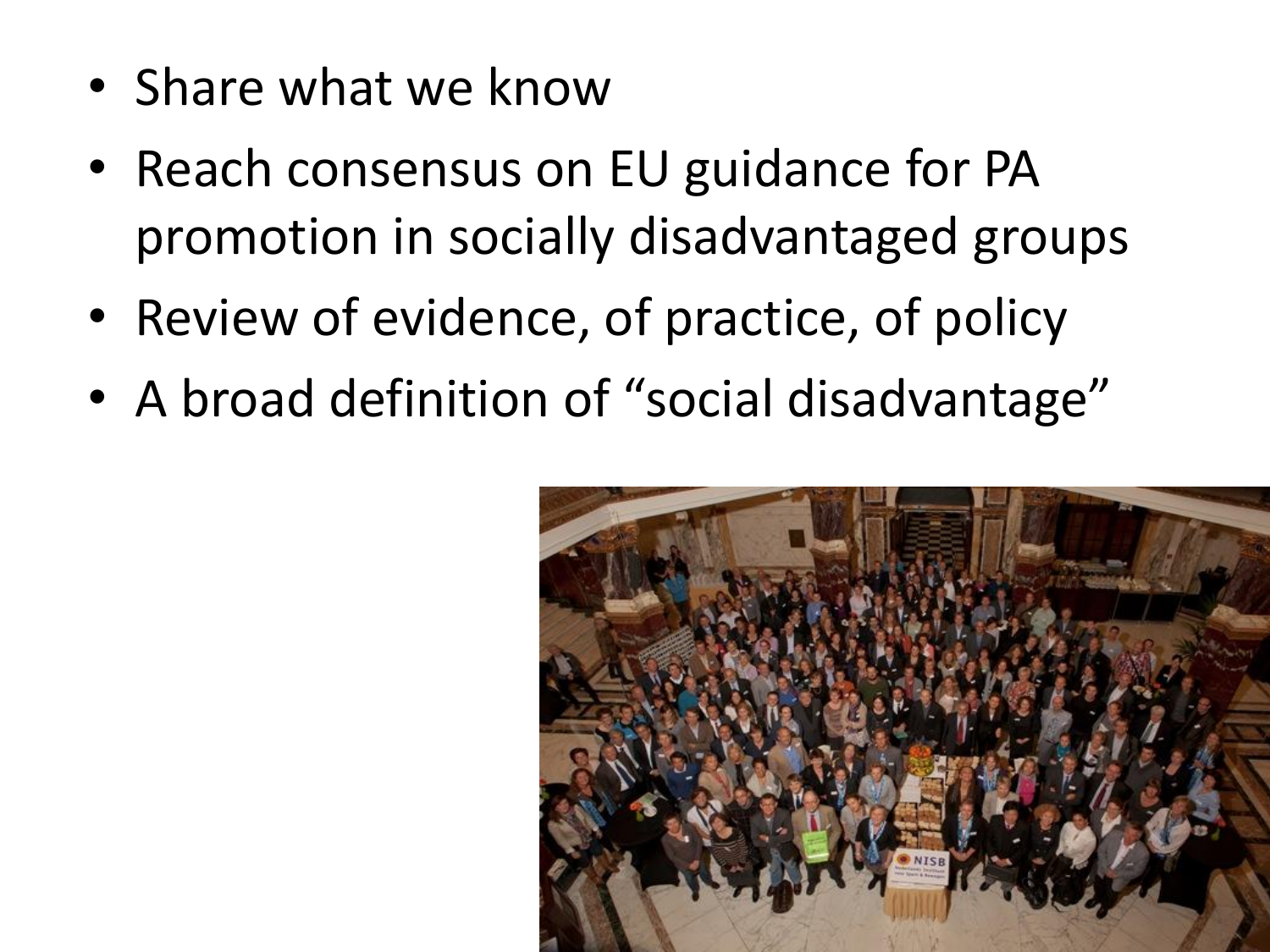- Social disadvantage relates to socioeconomic aspects (including income, employment, education and socioeconomic status) as well as to sociocultural aspects (such as gender, ethnicity, religion, culture, migrant status, social capital), sociogeographical aspects (such as living in a deprived neighbourhood) and age.
- Socially disadvantaged groups may actually be disadvantaged by more than one of these dimensions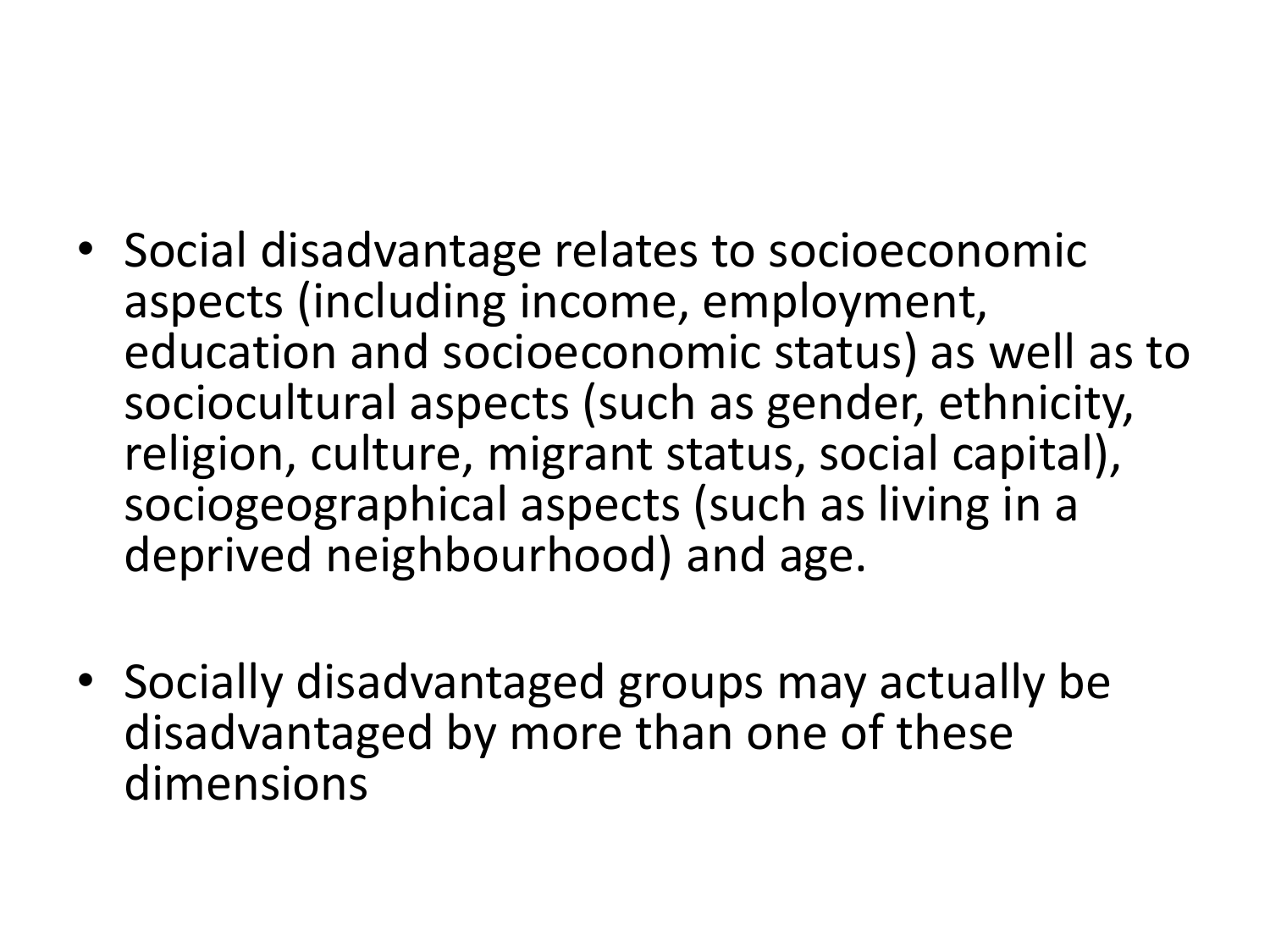## **General working papers**



**REGIONAL OFFICE FOR EUrope** 

Physical activity promotion in socially disadvantaged groups

- A summary of European case studies -



#### **Working paper 1**

Physical Activity Promotion in Socially Disadvantaged Groups - Evidence and Actions, 11-12 April 2011, Bonn, Germany



REGIONAL OFFICE FOR EUrope

### Impact of social disadvantage on physical activity levels in Europe

- A review of the evidence and recommendations for action -



**Working paper 2** 

Physical Activity Promotion in Socially Disadvantaged Groups - Evidence and Actions, 11-12 April 2011, Bonn, Germany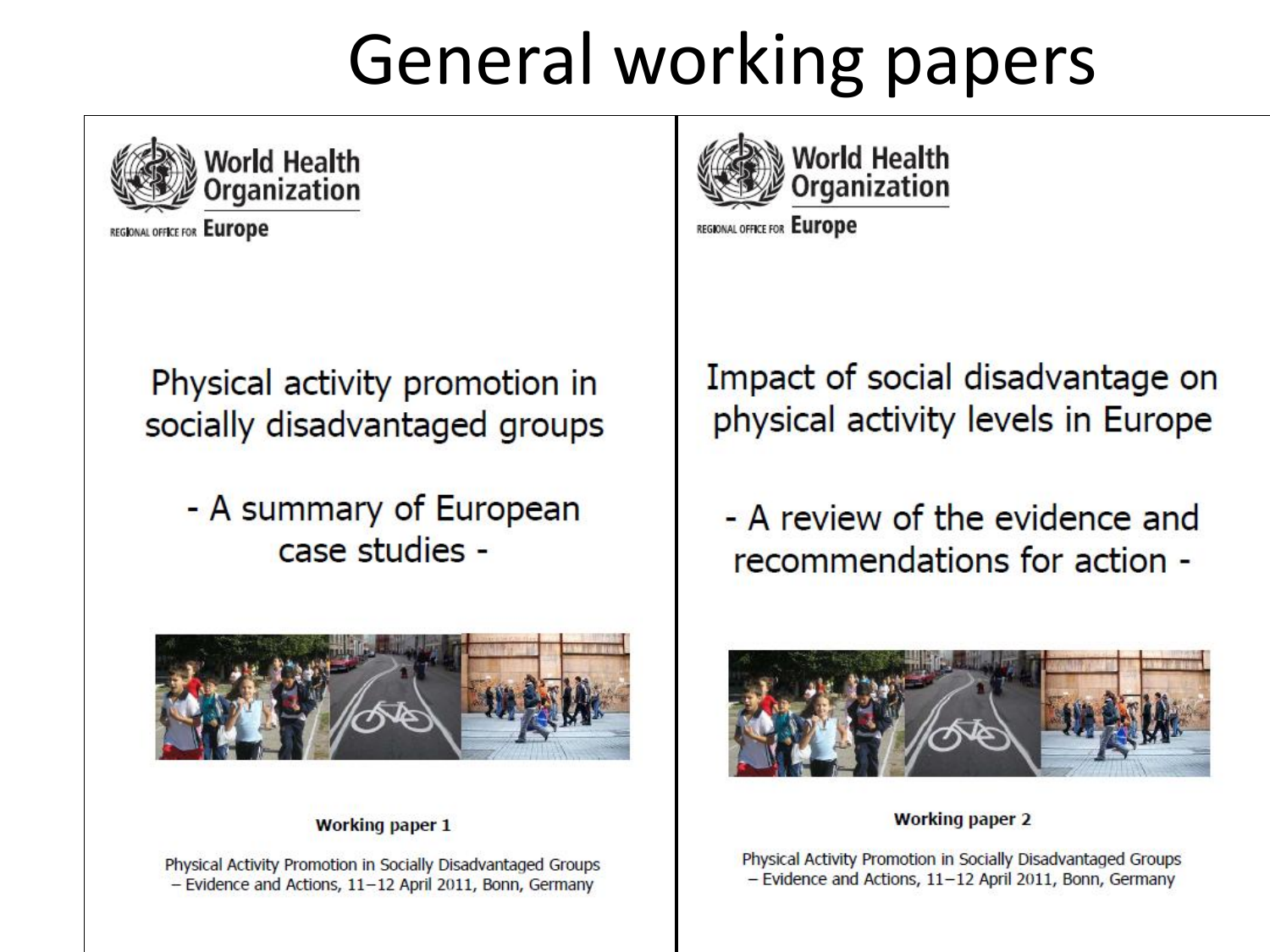Evidence Review: All EU member states except Romania. Data for 41 of the 50 internationally recognized sovereign states with territory located in Europe. 89 European studies, and 6 review studies included

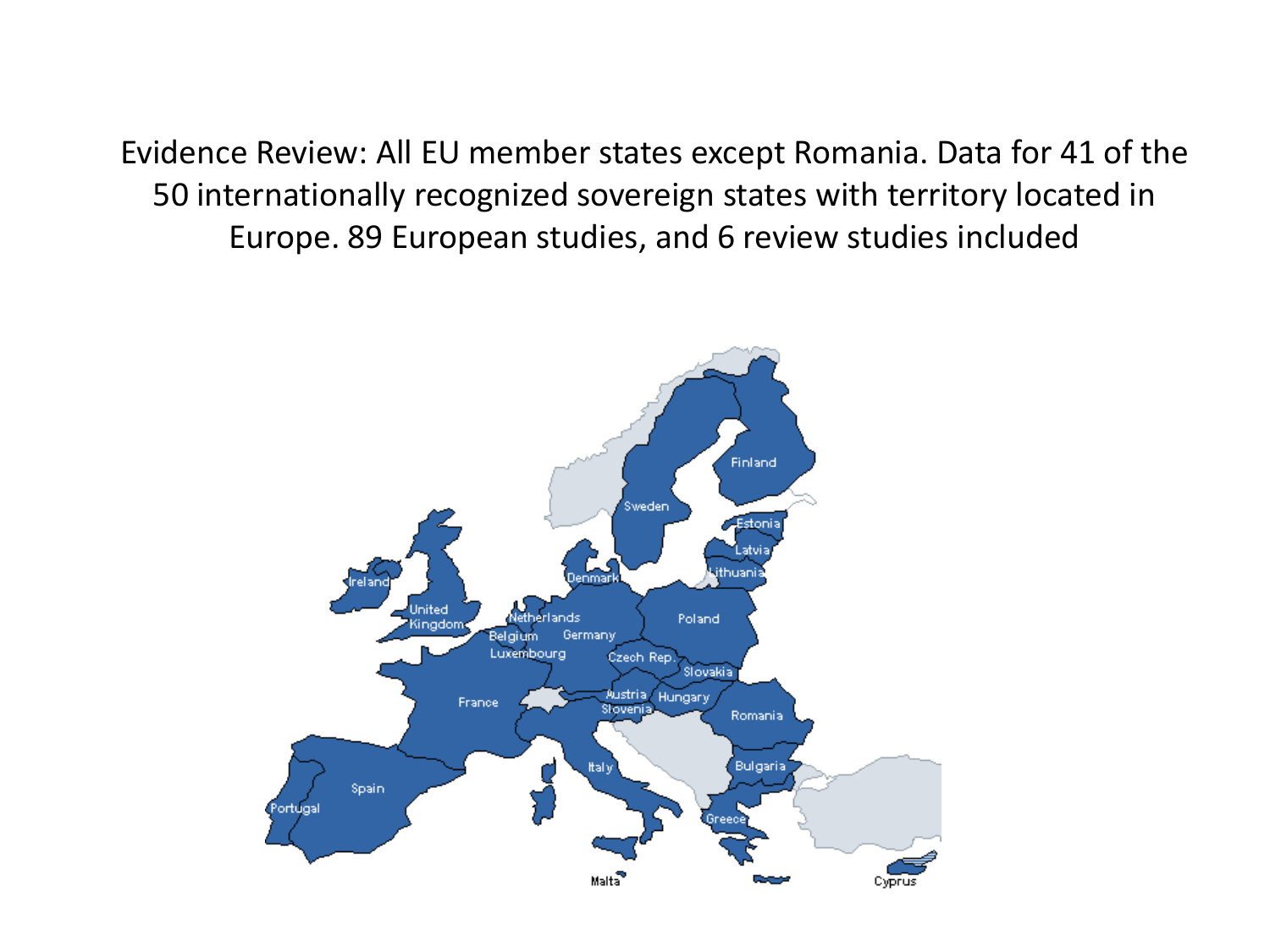### Evidence Review

- Physical activity analysed by social class (or education, employment, ethnicity etc). Health surveys which just reported gender differences in physical activity were excluded, except where SES measures were also reported.
- For countries where physical activity studies were not located, sports participation data were included.
- Where no large scale studies could be found for a given country, smaller studies were included, although some used non-representative samples, or less robust methods. Not a systematic review. The aim was to obtain a representative overview across as many countries as possible.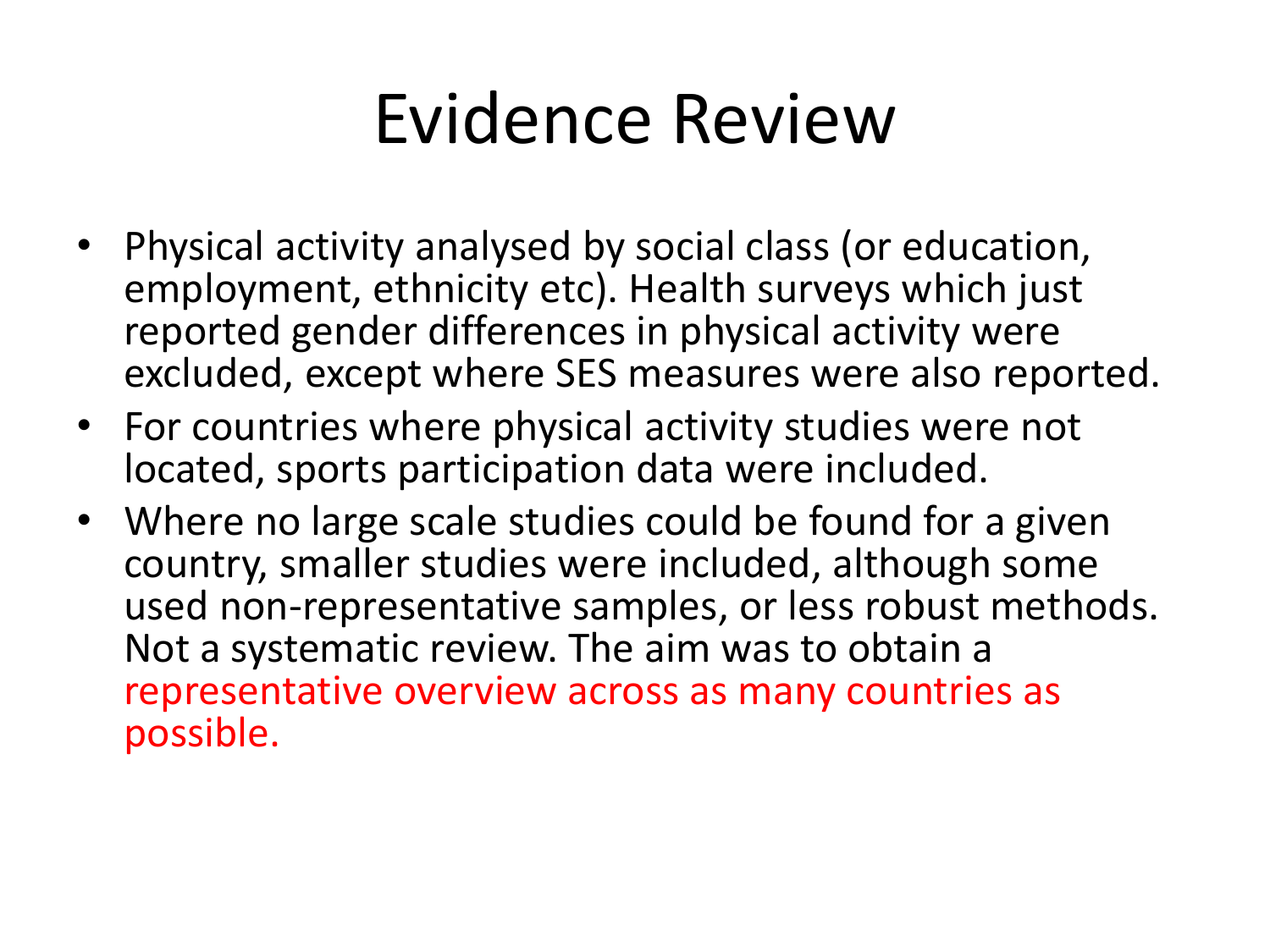### Section 1: Is there social disadvantage in physical activity (PA), and sport participation in Europe?

### **YFS!**

- Adults: In the more developed, affluent nations, adults of low socioeconomic position (SEP) are less active during leisure time than those of high SEP. Gradient less clear for occupational PA, domestic PA and travel as these domains have been measured less frequently. Inconsistent associations for some countries in transition in Europe (Croatia, Czech Republic).
- Children and adolescents: Relationship between SEP and PA is not as consistent for children and adolescents as it is for adults.
- Ethnic minority groups: generally less active during leisure time than the general population. European literature is sparse, compared to the U.S. and Australia.
- Limited European research on the possible mechanisms behind social class differentials in PA.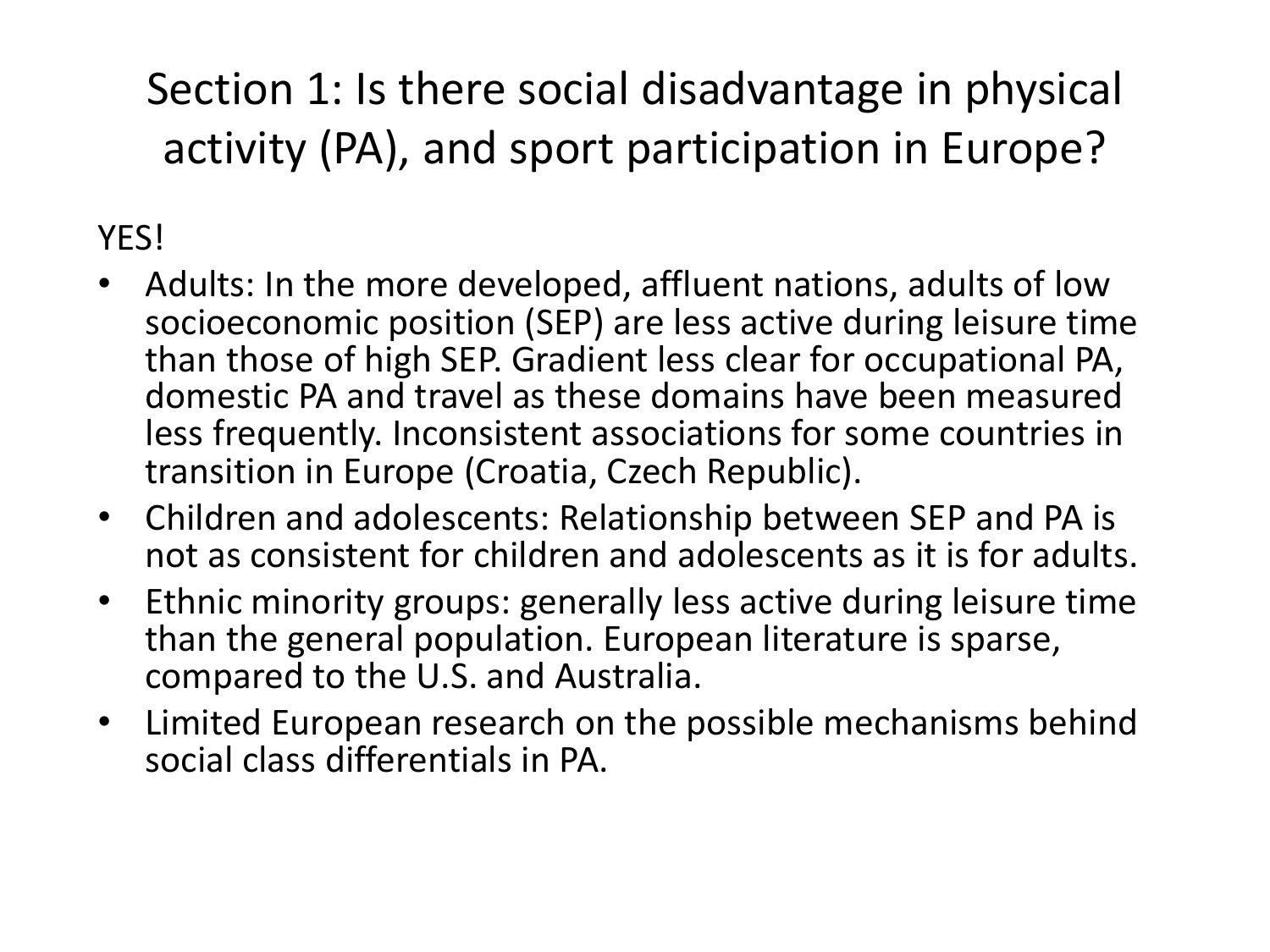## Case Study Review



- Called for case studies across European region via several routes (direct email; cascade via relevant networks; and web postings)
- 95 case studies (91 of these eligible)
- 13 Member States represented (but mainly north, west, and south of region)
- 70 came from UK, Germany, Finland and the Netherlands
- Each case study assessed four times
- Initial selection (22 projects) broadened to fill gaps and capture specific learning

### **Ended up with 29 case studies from 9 Member States**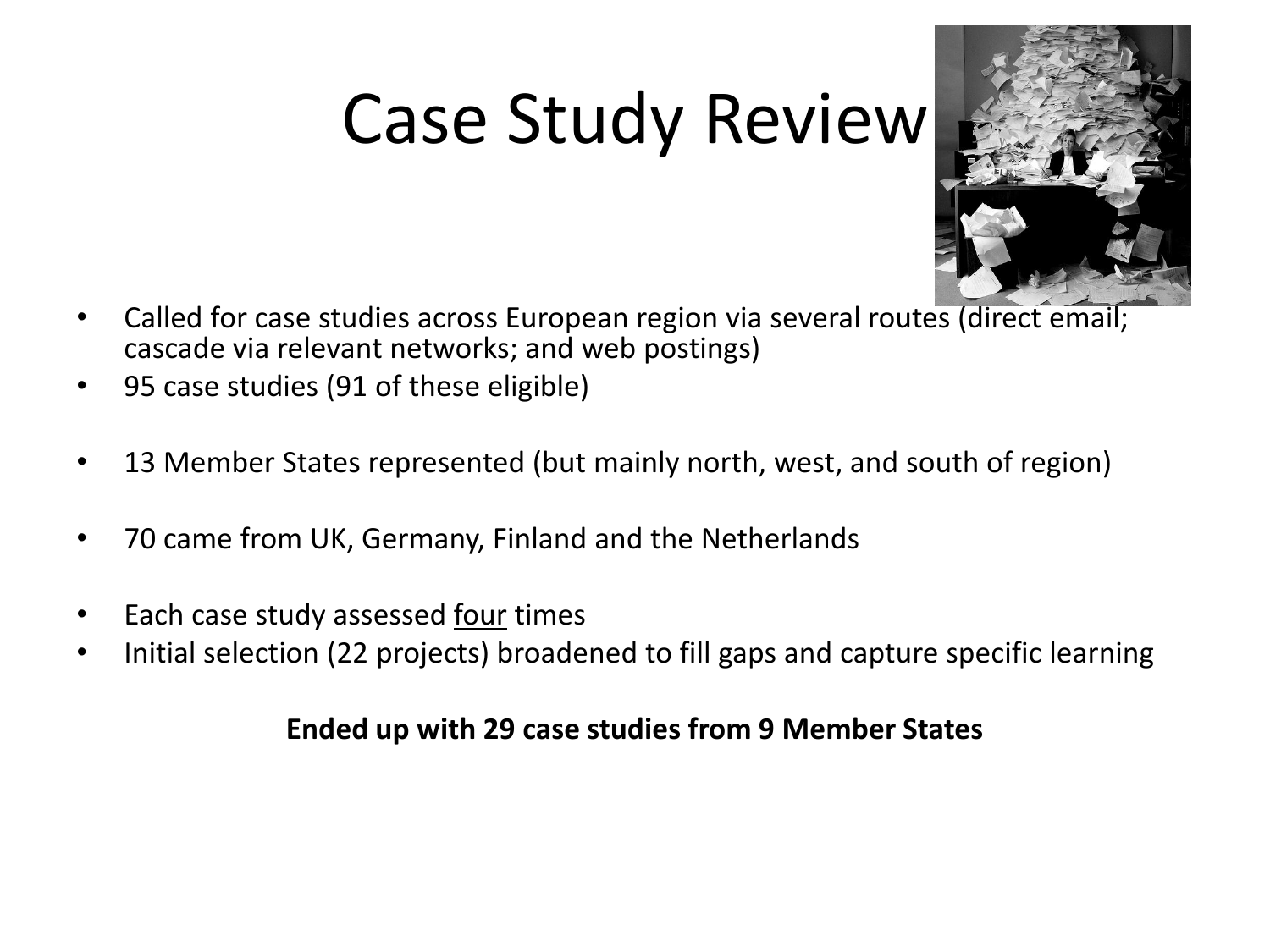# What we found: Results

- Some studies reported achievement of outcomes (but this not always supported by evidence)
- Evaluations ranged from RCTs to practically no evaluation at all . Two projects used economic analysis - positive story. Funding for community based projects in Europe is often short-term and piecemeal and it is not surprising that PA projects are often not evaluated, and rarely published.
- Inspiring individual stories! but limited in terms of depth and representation across European Region
- Promoting PA is valued as means to improve social inclusion, provide diversionary activity and increase employability – and projects such as StreetGames are exemplars of good practice

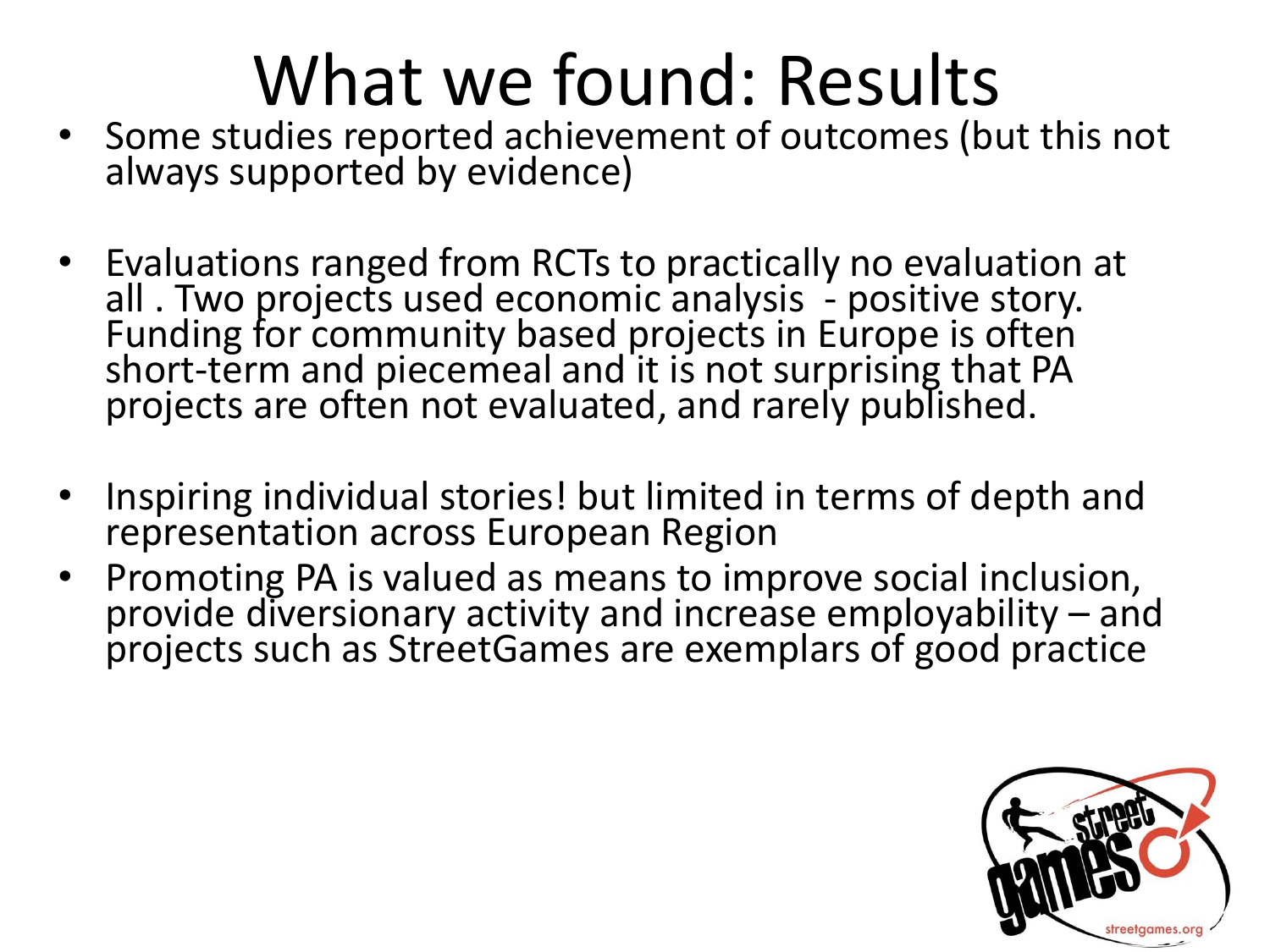• The case study review highlighted the 'added value' of PA as a means to achieve wider social outcomes beyond health (social inclusion, employability) and the importance of multiagency partnership working. However, it highlighted the need for improved outcomesbased planning and evaluation.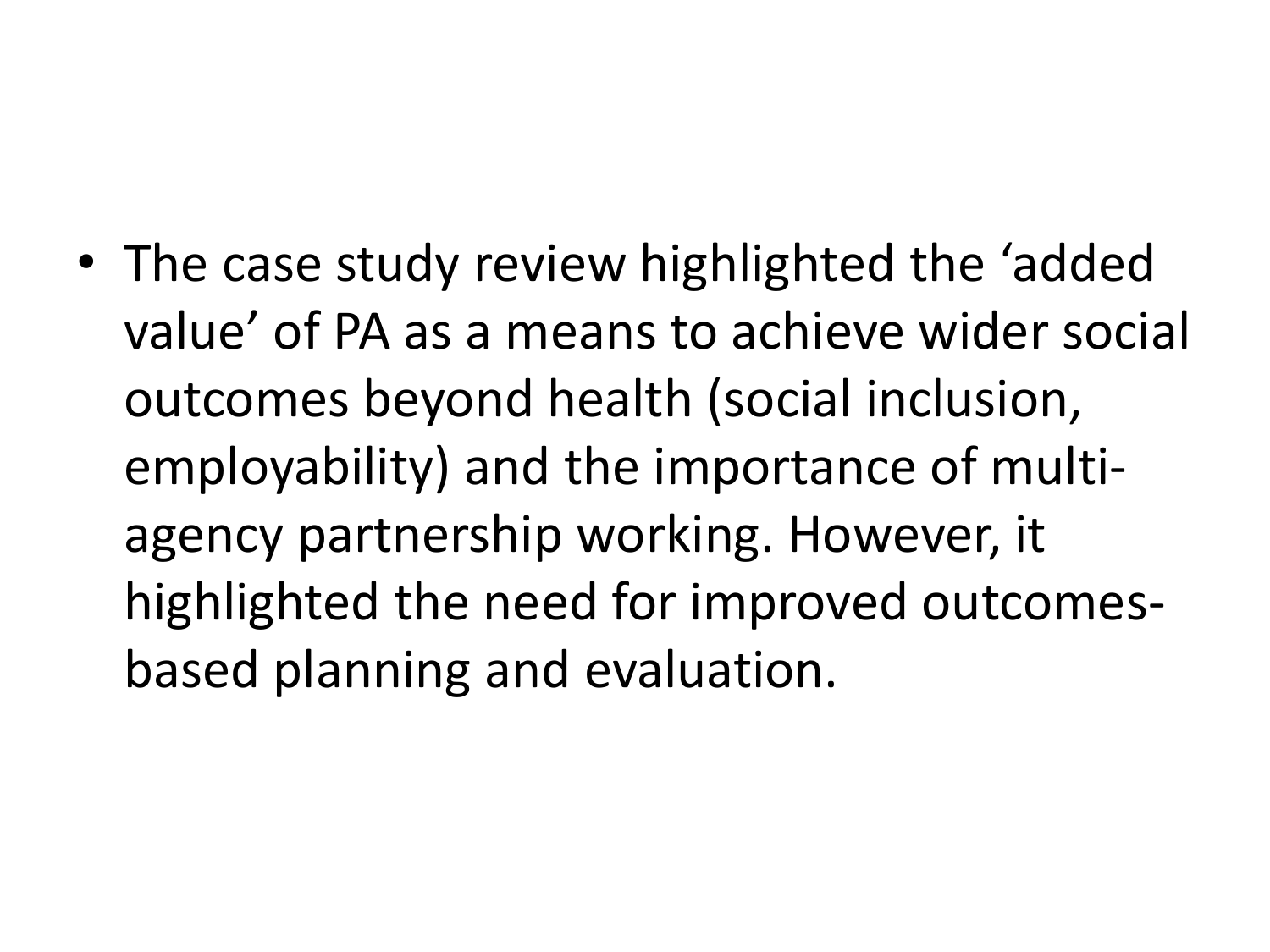### **Working papers**



REGIONAL OFFICE FOR Europe

A content analysis of physical activity policies in the 27 EU member states with a focus on socially disadvantaged groups



#### Working paper 1

Physical activity promotion in socially disadvantaged groups policy actions. 19-20 March 2012, Bonn, Germany

- NOT FOR PUBLIC USE / DISSEMINATION -



REGIONAL OFFICE FOR Europe

A Review and Evaluation of National Responses to a WHO Questionnaire on **Physical Activity Policy** 



**Working paper 2** 

Physical activity promotion in socially disadvantaged groups policy actions, 19-20 March 2012, Bonn, Germany

- NOT FOR PUBLIC USE / DISSEMINATION -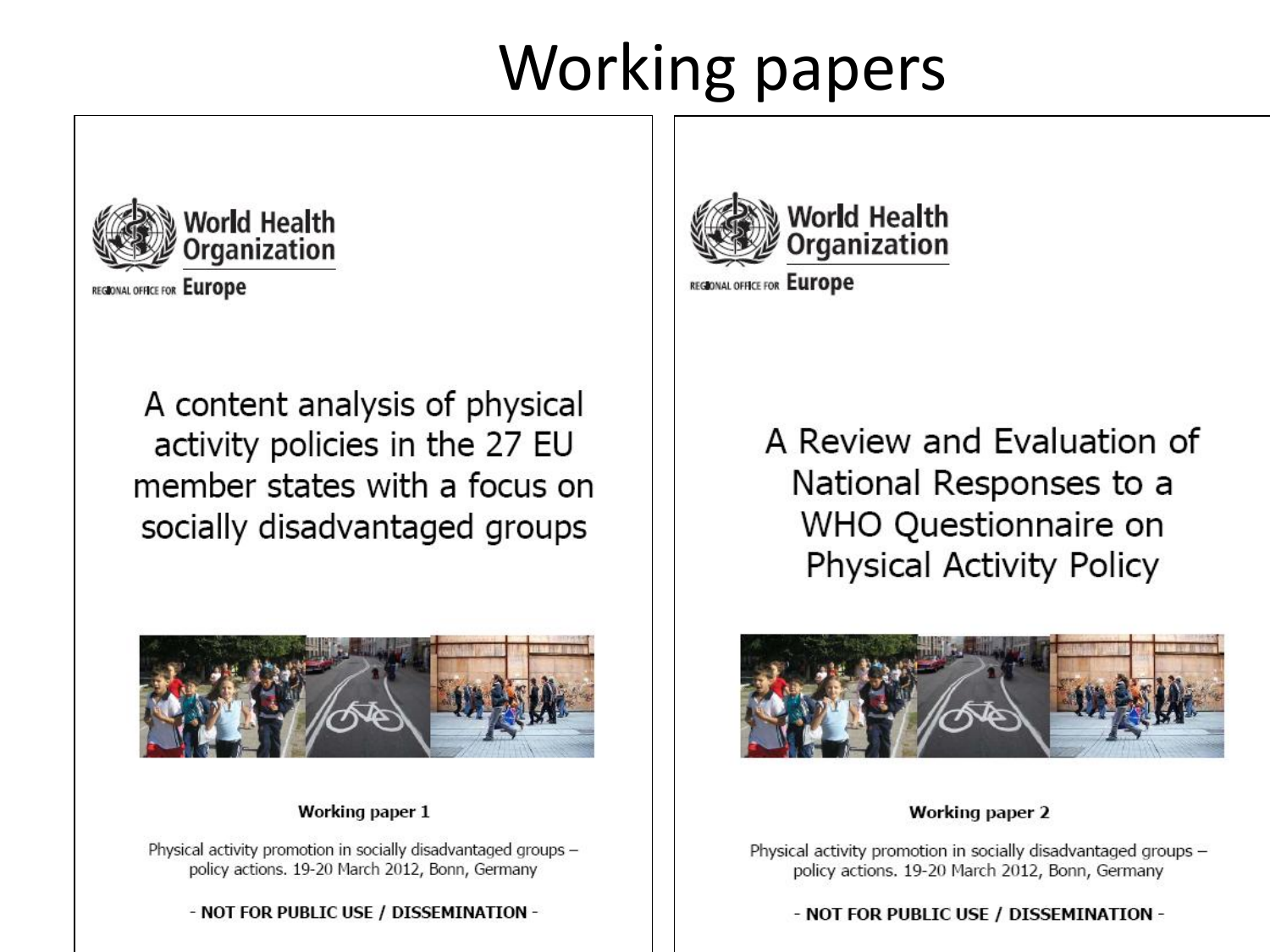# Policy analysis Results

- 127 documents in **WHO European database on nutrition, obesity and physical activity (NOPA)** relating to physical activity in the 27 EU Member States (MS)
- 31 selected for further analysis
- 23 MS represented in the analysis (not for Cyprus, Greece, Italy and Romania)
- Policy survey, MS responded.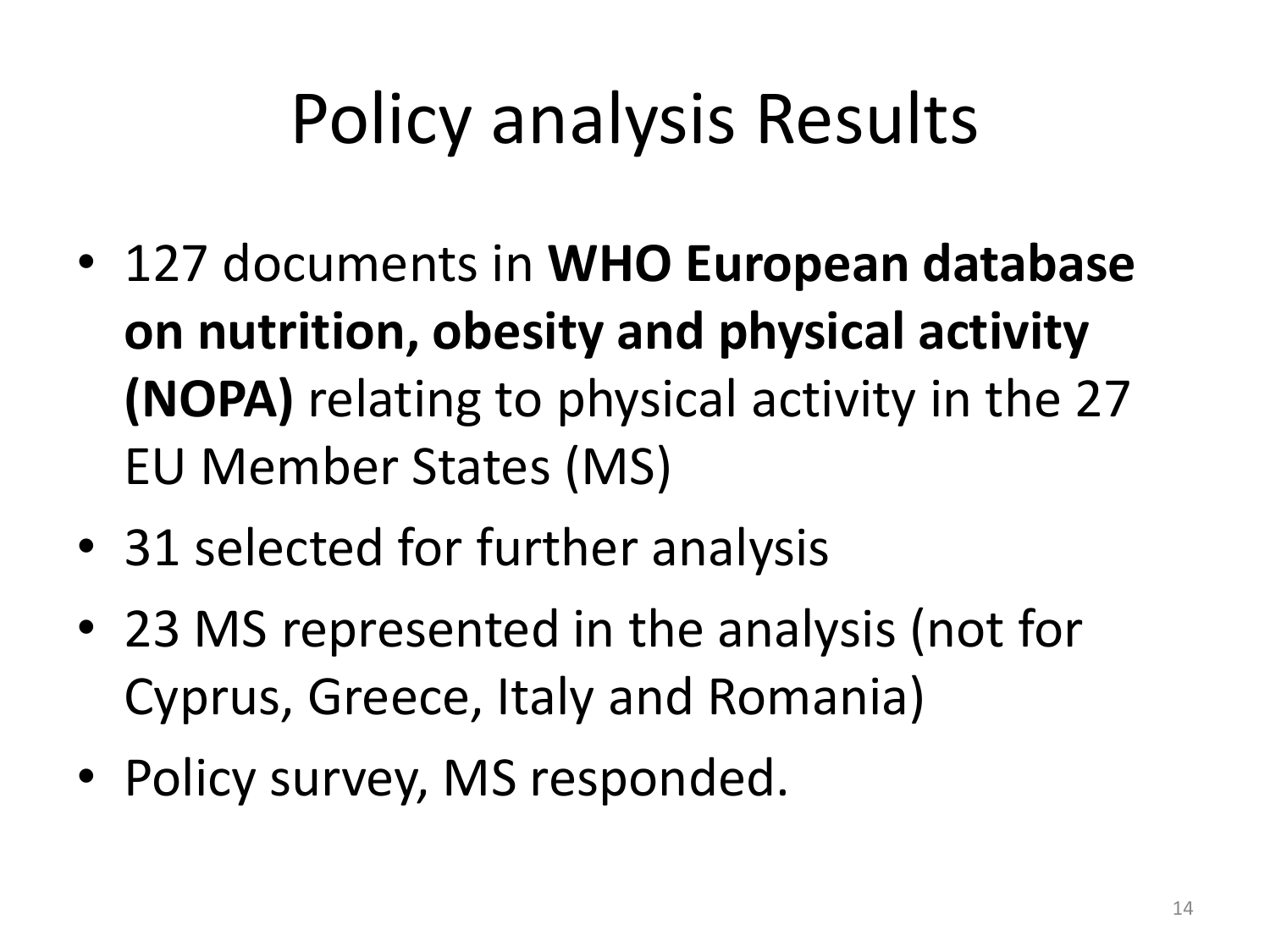- Most respondents (95%)have national policies or regulations promoting physical activity
- Just over half have policies focusing on physical activity in the disadvantaged
- Social disadvantage is described in a wide variety of ways and is seldom well-defined in policies
- Policy formulation tends to be vague (if at all)
- Conclusions on successful ways of working with disadvantaged groups overlaps with general PA approaches – the difference is HOW, not WHAT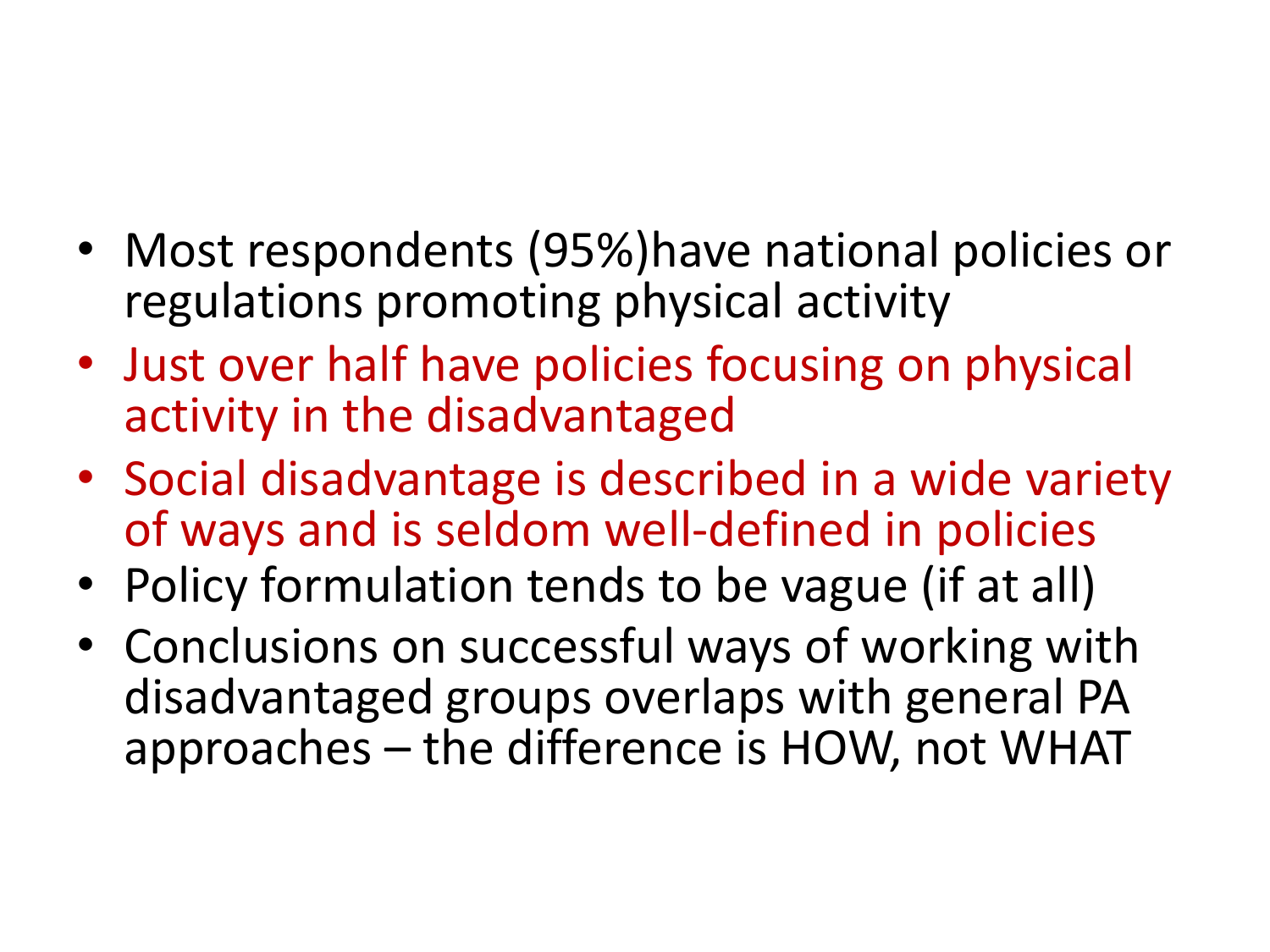# Cad ata a dheanamh anois? What next?

Co dál? Mis saab edasi?

### was dann? Mitä seuraavaksi? et quoi maintenant? Επόμενο βήμα;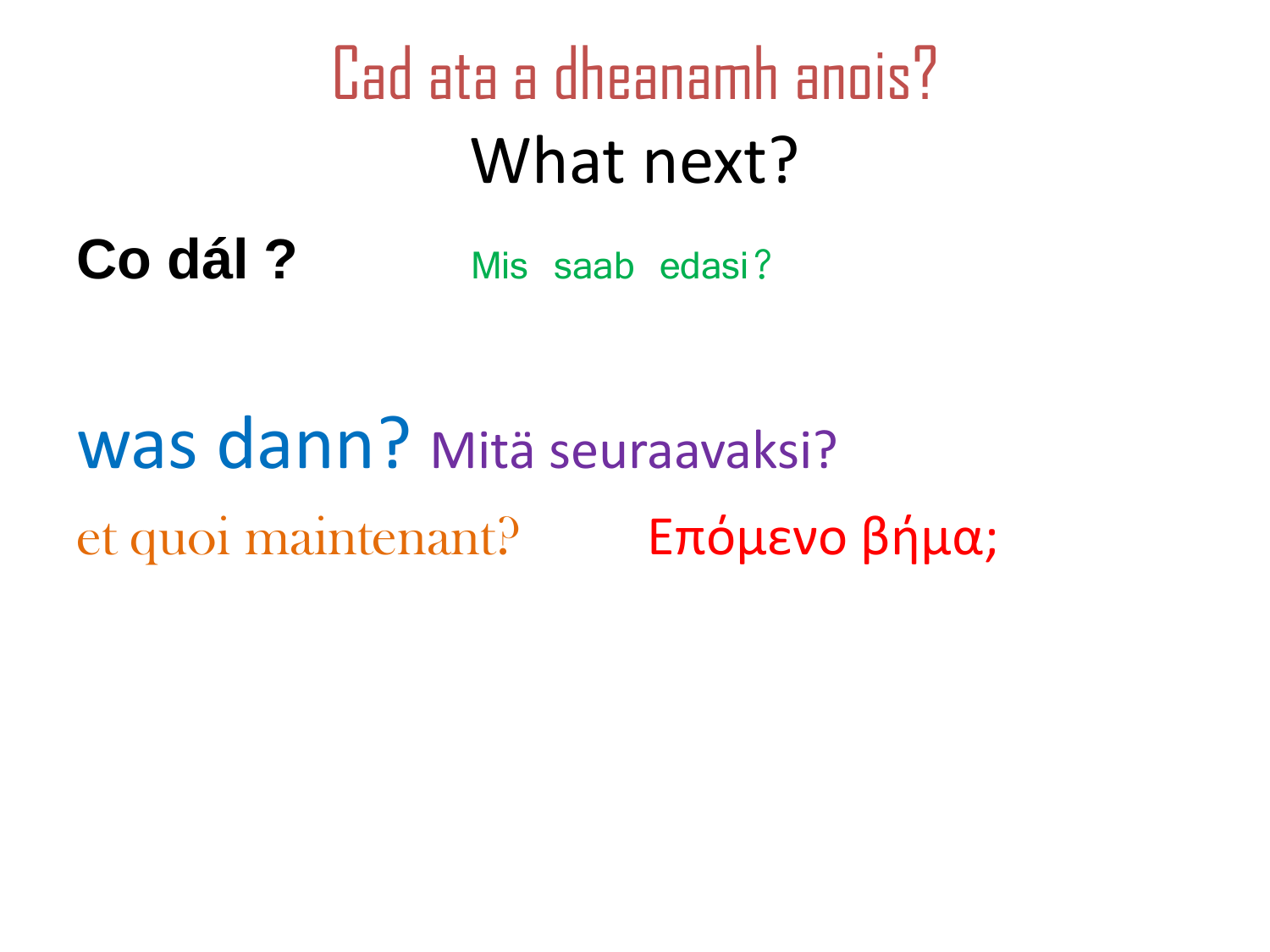Final Report will be published in January 2013

Need to improve physical activity....

...**measurement** in population subgroups

....**policy formulation** wrt to disadvantaged populations

.... evaluation of interventions targeting disadvantaged gl

....**processes**

Huge value in networking and collaboration



### BUT

We don't always do it well.

E.g. 5 projects on social inclusion and sport funded under the EU Preparatory Action for Sport programme, between 2010 and 2012 but no systematic provision for sharing results, reaching consensus, influencing policymakers